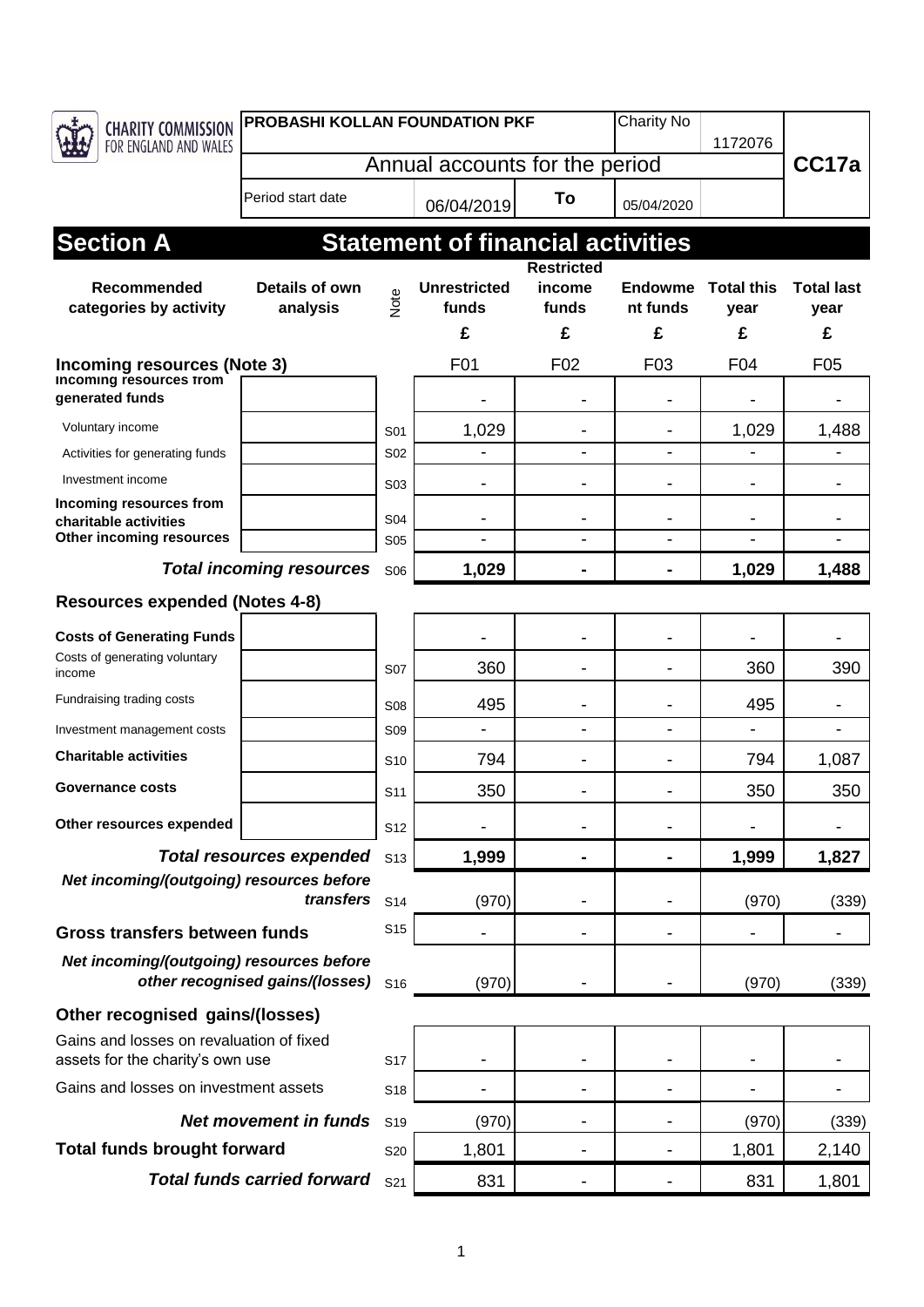| <b>Section B</b><br><b>Balance sheet</b>                       |                                              |                 |                                   |                                           |                                |                                |                                |
|----------------------------------------------------------------|----------------------------------------------|-----------------|-----------------------------------|-------------------------------------------|--------------------------------|--------------------------------|--------------------------------|
|                                                                |                                              | Note            | <b>Unrestricted</b><br>funds<br>£ | <b>Restricted</b><br>income<br>funds<br>£ | <b>Endowment</b><br>funds<br>£ | <b>Total this</b><br>year<br>£ | <b>Total last</b><br>year<br>£ |
| <b>Fixed assets</b>                                            |                                              |                 | F01                               | F <sub>02</sub>                           | F <sub>03</sub>                | F04                            | F <sub>05</sub>                |
| <b>Tangible assets</b>                                         | (Note 9)                                     | <b>B01</b>      | $\blacksquare$                    | $\blacksquare$                            | $\blacksquare$                 |                                |                                |
|                                                                |                                              | <b>B02</b>      | $\blacksquare$                    | $\blacksquare$                            | $\blacksquare$                 | ٠                              |                                |
| <b>Investments</b>                                             | (Note 10)                                    | <b>B03</b>      |                                   |                                           |                                | ٠                              | $\blacksquare$                 |
|                                                                | <b>Total fixed assets</b>                    | <b>B04</b>      | $\overline{\phantom{a}}$          | ٠                                         | $\overline{\phantom{a}}$       | ٠                              | $\blacksquare$                 |
| <b>Current assets</b>                                          |                                              |                 |                                   |                                           |                                |                                |                                |
| Stock and work in progress                                     |                                              | <b>B05</b>      | $\blacksquare$                    | $\blacksquare$                            | ä,                             | ä,                             | $\blacksquare$                 |
| <b>Debtors</b>                                                 | (Note 11)                                    | <b>B06</b>      | $\overline{\phantom{a}}$          | $\qquad \qquad \blacksquare$              | $\overline{a}$                 | ٠                              | ٠                              |
| (Short term) investments                                       |                                              | <b>B07</b>      |                                   | $\blacksquare$                            | $\overline{a}$                 | ۰                              |                                |
| Cash at bank and in hand                                       |                                              | <b>B08</b>      | 1,131                             | $\overline{\phantom{a}}$                  | $\overline{\phantom{a}}$       | 1,131                          | 2,101                          |
|                                                                | <b>Total current assets</b>                  | <b>B09</b>      | 1,131                             | ٠                                         | $\qquad \qquad \blacksquare$   | 1,131                          | 2,101                          |
|                                                                |                                              |                 |                                   |                                           |                                |                                |                                |
| <b>Creditors: amounts falling due within</b><br>one year       | (Note 12)                                    | <b>B10</b>      | 300                               |                                           |                                | 300                            | 300                            |
|                                                                | <b>Net current assets/(liabilities)</b>      | <b>B11</b>      | 831                               | ٠                                         | $\blacksquare$                 | 831                            | 1,801                          |
|                                                                | <b>Total assets less current liabilities</b> | <b>B12</b>      | 831                               |                                           |                                | 831                            | 1,801                          |
|                                                                |                                              |                 |                                   |                                           |                                |                                |                                |
| <b>Creditors: amounts falling due after</b>                    |                                              |                 |                                   |                                           |                                |                                |                                |
| one year                                                       | (Note 12)                                    | <b>B13</b>      | $\overline{\phantom{a}}$          | $\blacksquare$                            | $\blacksquare$                 | ٠                              |                                |
| Provisions for liabilities and charges                         |                                              | <b>B14</b>      | $\blacksquare$                    |                                           |                                |                                |                                |
|                                                                | Net assets                                   | <b>B15</b>      | 831                               | ۰                                         | $\blacksquare$                 | 831                            | 1,801                          |
| <b>Funds of the Charity</b>                                    |                                              |                 |                                   |                                           |                                |                                |                                |
| <b>Unrestricted funds</b>                                      |                                              | <b>B16</b>      | 831                               |                                           |                                | 831                            | $\blacksquare$                 |
|                                                                |                                              | B <sub>17</sub> |                                   |                                           |                                |                                |                                |
| <b>Restricted income funds (Note 13)</b>                       |                                              | <b>B18</b>      |                                   | ۰                                         |                                | ٠                              | -                              |
|                                                                |                                              |                 |                                   |                                           | $\overline{a}$                 |                                |                                |
| <b>Endowment funds (Note 13)</b>                               |                                              | <b>B19</b>      |                                   |                                           |                                | ۰                              |                                |
|                                                                | <b>Total funds</b>                           | <b>B20</b>      | 831                               |                                           |                                | 831                            |                                |
| Signed by one or two trustees on behalf of all<br>the trustees |                                              | Signature       |                                   |                                           | <b>Print Name</b>              |                                | Date of<br>approval            |
|                                                                |                                              |                 |                                   |                                           | SHAHA ALAM                     |                                | 05/01/2021                     |
|                                                                | Michael                                      |                 |                                   | <b>ABDUL MUHID</b>                        | 05/01/2021                     |                                |                                |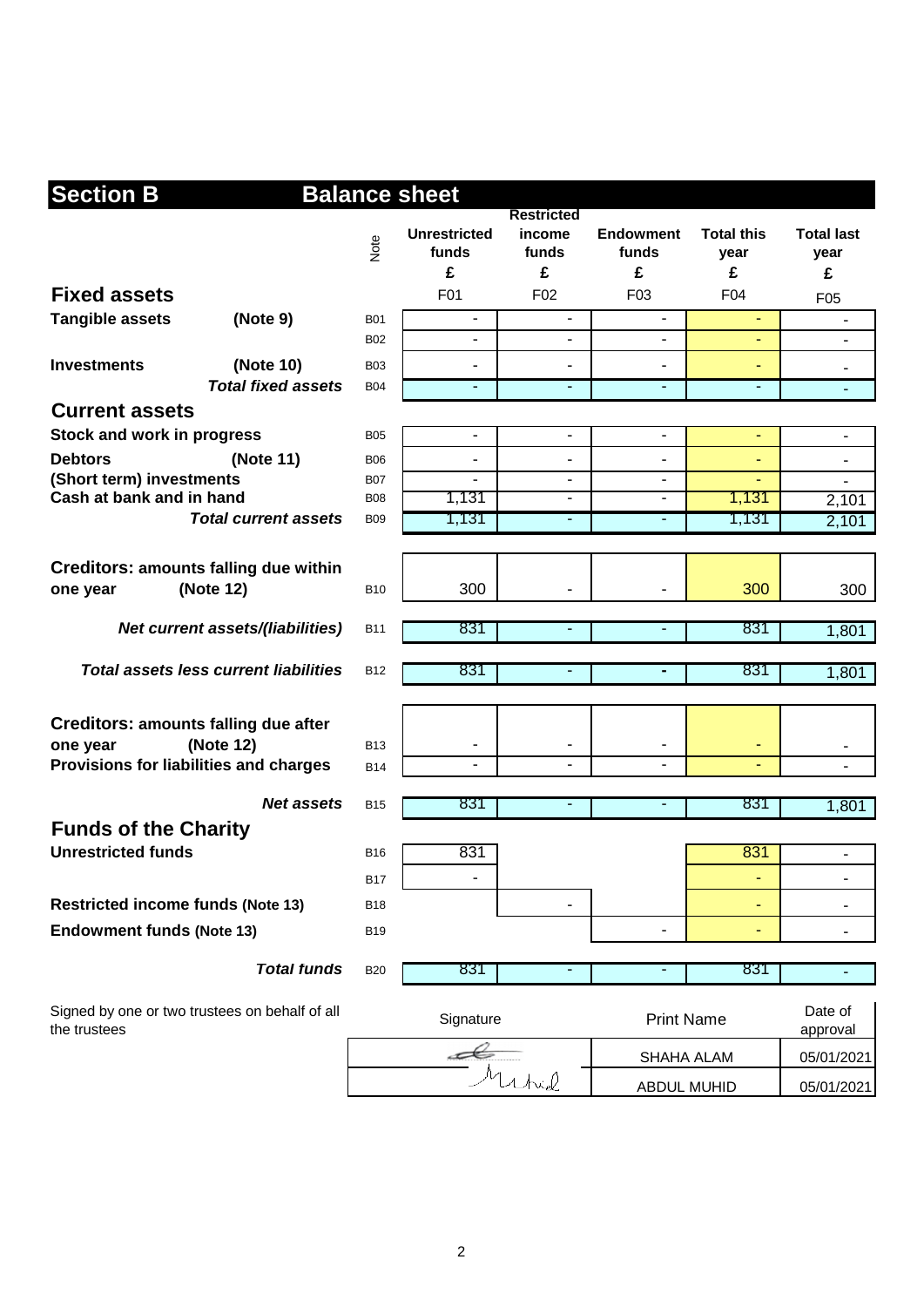### **Notes to the accounts**

### Note 1 **Basis of preparation**

### *This section should be completed by all charities .*

### **1.1 Basis of accounting**

The accounts have been prepared under the historical cost convention and in accordance with FRS 102, The Financial Reporting Standard applicable in the UK and Republic of Ireland (as applied to small entities by section 1A of the standard).

### **1.2 Income**

Donations are accounted for when received or notified.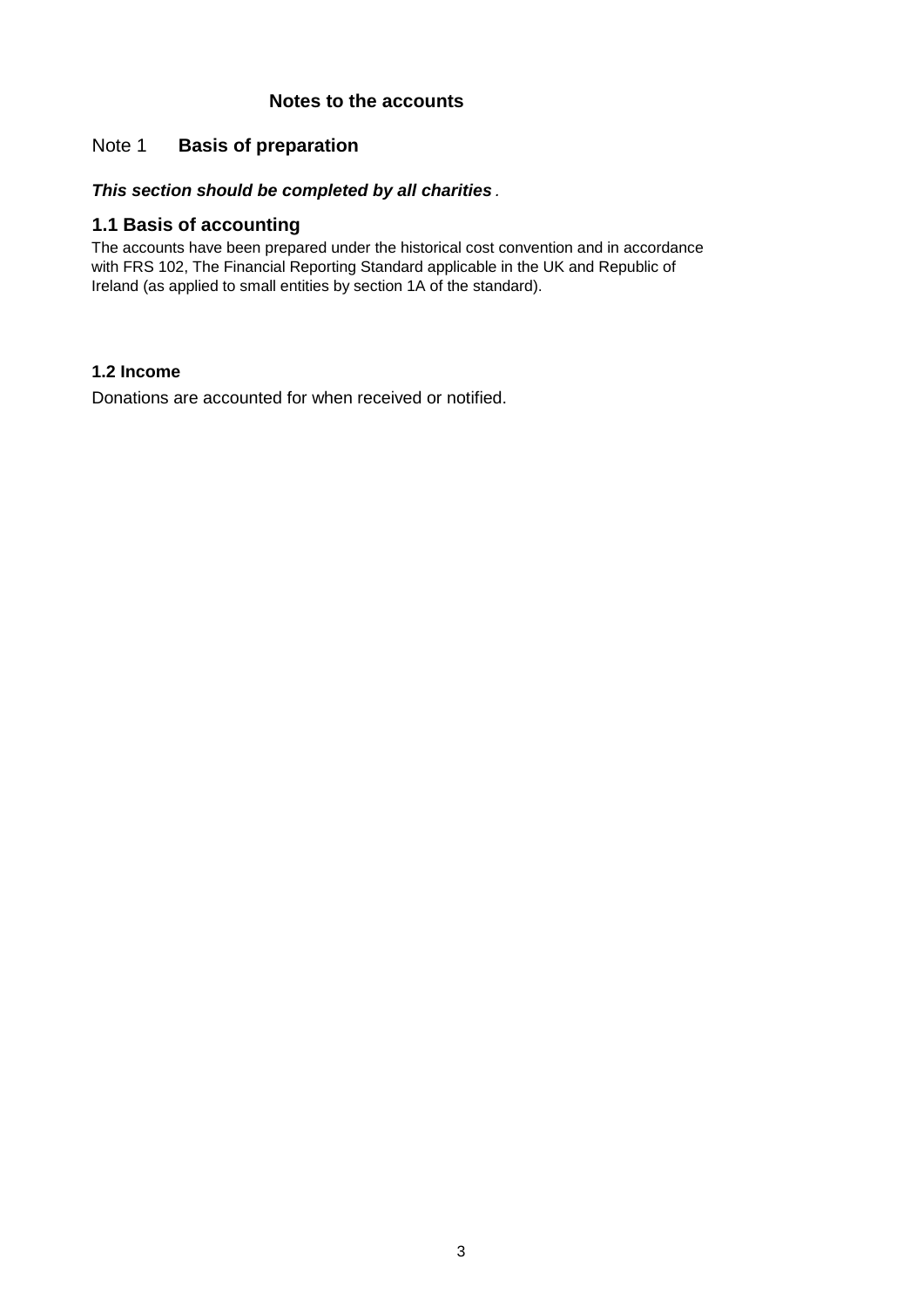# **Notes to the accounts** (cont)

**Note 3 Analysis of incoming resources**

### *Incoming resources may be further analysed if this would help the reader of the accounts.*

|                                  |                   | This year                    | Last year                                  |
|----------------------------------|-------------------|------------------------------|--------------------------------------------|
|                                  | <b>Analysis</b>   | £                            | £                                          |
| <b>Voluntary income</b>          | Donation received | 1,029                        | 1,488                                      |
|                                  |                   | -                            |                                            |
|                                  |                   | -                            |                                            |
|                                  |                   | -                            | $\overline{\phantom{a}}$                   |
|                                  |                   | $\blacksquare$               |                                            |
|                                  | <b>Total</b>      | 1,029                        | 1,488                                      |
|                                  |                   |                              |                                            |
| <b>Activities for generating</b> |                   | -                            |                                            |
| funds                            |                   | $\overline{\phantom{a}}$     | $\overline{\phantom{a}}$                   |
|                                  |                   | -                            |                                            |
|                                  |                   | $\overline{\phantom{a}}$     | $\blacksquare$                             |
|                                  |                   | -                            | $\overline{\phantom{a}}$                   |
|                                  | Total             |                              | $\blacksquare$                             |
| <b>Investment income</b>         |                   | -                            |                                            |
|                                  |                   | -                            |                                            |
|                                  |                   |                              |                                            |
|                                  |                   | -                            | -                                          |
|                                  |                   | $\overline{\phantom{a}}$     | $\overline{\phantom{0}}$                   |
|                                  |                   | -                            | $\overline{\phantom{a}}$<br>$\blacksquare$ |
|                                  | Total             | Ξ.                           |                                            |
| Incoming resources from          |                   | $\qquad \qquad \blacksquare$ |                                            |
| charitable activities            |                   | -                            |                                            |
|                                  |                   | -                            | $\overline{\phantom{a}}$                   |
|                                  |                   | $\overline{\phantom{a}}$     | $\blacksquare$                             |
|                                  |                   | -                            | $\blacksquare$                             |
|                                  | <b>Total</b>      |                              | Ξ.                                         |
|                                  |                   |                              |                                            |